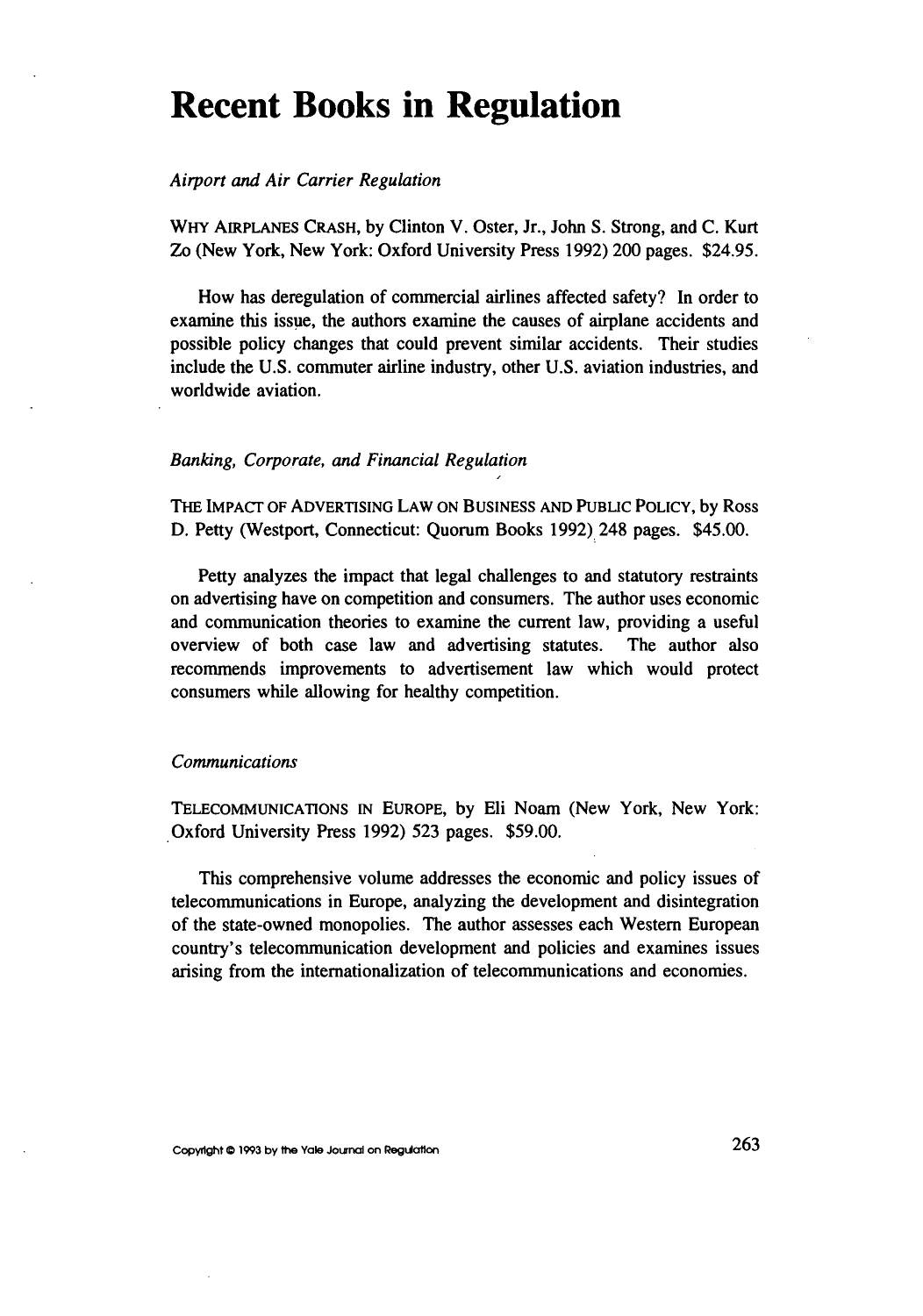## *Economic Activity and Policy*

CURRENT **LEGAL** ISSUES AFFECING **CENTRAL BANKS,** edited by Robert C. Effros (Washington, D.C.: International Monetary Fund 1992) 642 pages. \$42.50.

This comprehensive volume presents the most recent research and theoretical works on urban public finance. It also offers a policy framework for developing countries and detailed discussions on designing local revenue instruments. Finally, several essays focus on the connection between urban policy and national economic development.

POLITICAL **ECONOMY,** GROWTH, **AND BUSINESS** CYCLES, edited by Alex Cukierman, Zvi Hercowitz, and Leonardo Leiderman (Cambridge, Massachusetts: The MIT Press 1992) 405 pages. \$45.00.

This collection of essays explores the interaction between economic growth and business cycles, and economic policy and institutions. In Part **1,** the essays focus on the intersection of growth and politics, addressing the role of policy in the general distribution of income and land ownership, in the functional distribution of income between labor and capital, and in the impact of military coups. Part II examines purely economic aspects of growth, presenting a survey of developments in the theory of endogenous growth, a survey of empirical evidence on external economies, a study on the convergence of per capita income across the states in the United States, and an argument that institutional arrangements contribute to rates of growth. Part III analyzes politico-economic interactions with business cycles and includes a discussion on empirical work regarding political business cycle for the OECD countries and an analysis of the cyclical behavior of sales to derive alternative methods of decontrolling prices. The essays in Part IV examines business cycles in purely economic terms: setting fiscal and monetary policy to business cycles, the cyclical behavior of household capital, and the liquidity effect of money on interest rates and economic activity. Finally, Part V offers a framework for assessing the impact of various labor market regulations that are likely to occur in the distributive political process.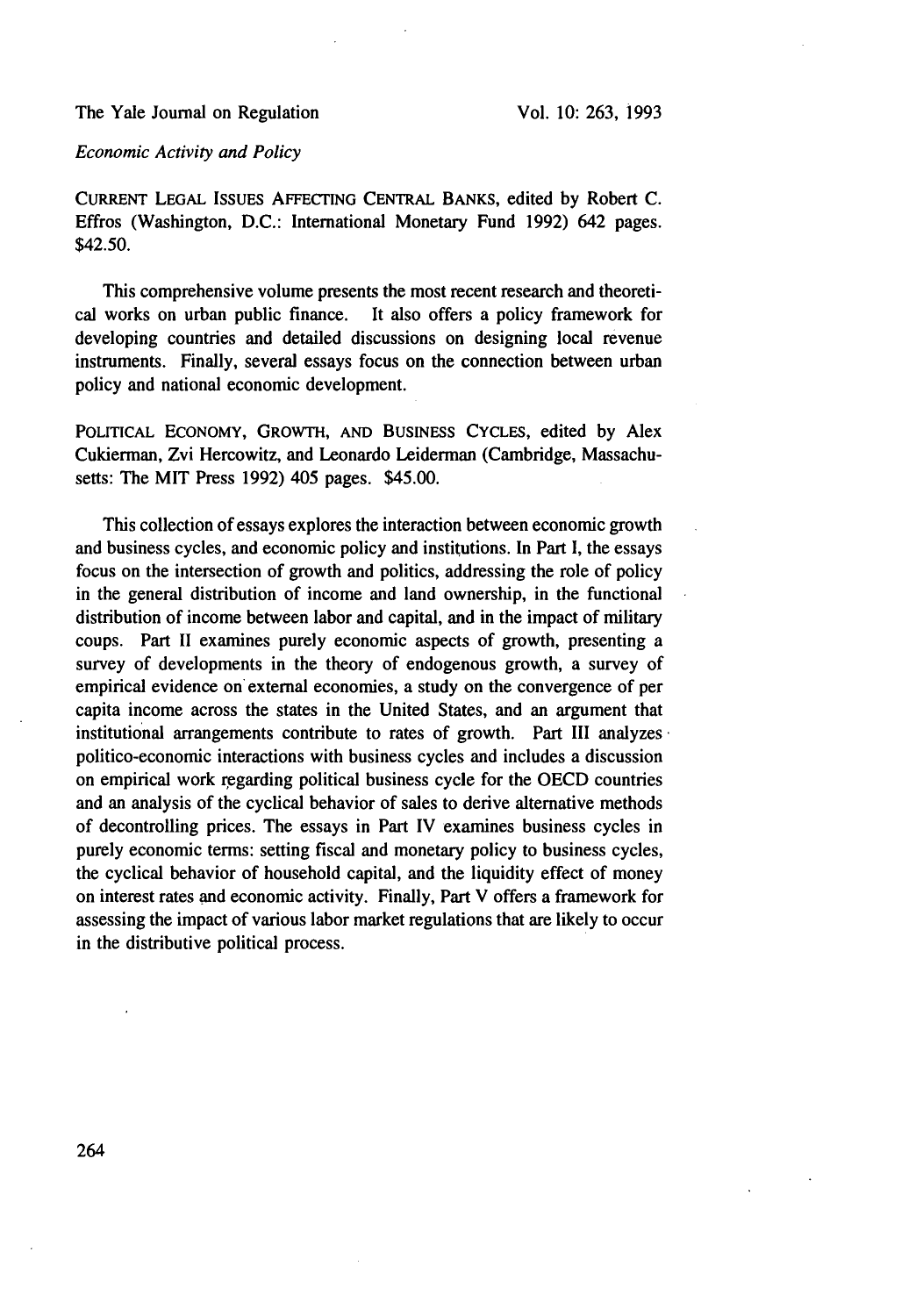SALES TAXATION: CRITICAL ISSUES **IN** POLICY AND ADMINISTRATION, edited **by** William F. Fox (Westport, Connecticut: Praeger Publishers 1992) 200 pages. \$45.00.

In this comprehensive treatise on the major issues in state sales taxation, the nation's leading experts offer insightful discussions on trends and timely topics such as sales tax on services, nonprofit organizations, and mergers and acquisitions. The book also examines issues involved in restructuring sales tax regimes.

THE MIT DICTIONARY OF MODERN ECONOMICS, edited by David W. Pearce (Cambridge, Massachusetts: Massachusetts Institute of Technology 1992) 474 pages. \$40.00 (cloth), \$15.95 (paper).

An encyclopedia of economic concepts and institutions, this dictionary provides close to 2,800 definitions. The book explains basic concepts, major theories, and contributions by major economists. This fourth edition has been updated to include changes in Eastern European economies, bibliographic references, and economic performance data on major countries.

#### *Employment Policy and Labor Relations*

LABOR ARBITRATION IN AMERICA: THE **PROFESSION AND** PRACTICE, edited by Mario F. Bognanno and Charles J. Coleman (Westport, Connecticut: Praeger Publishers 1992) 200 pages. \$42.95.

This book offers descriptions of the arbitration practice, as well as insightful biographies of some of the nation's most successful contemporary arbitrators. By focusing on individual arbitrators, this analysis of arbitration offers a unique look into an important profession.

LABOR RELATIONS LAW **IN STATE AND** LOCAL **GOVERNMENT,** by David A. Dilts, Clarence R. Deitsch, and Ali Rassuli (Westport, Connecticut: Quorum Books 1992) 208 pages. \$42.95.

This book is a comprehensive and useful guide to labor law at state and local levels. The author examines labor-management relations and labor law in the public sector, specifically addressing aspects of state collective bargaining laws.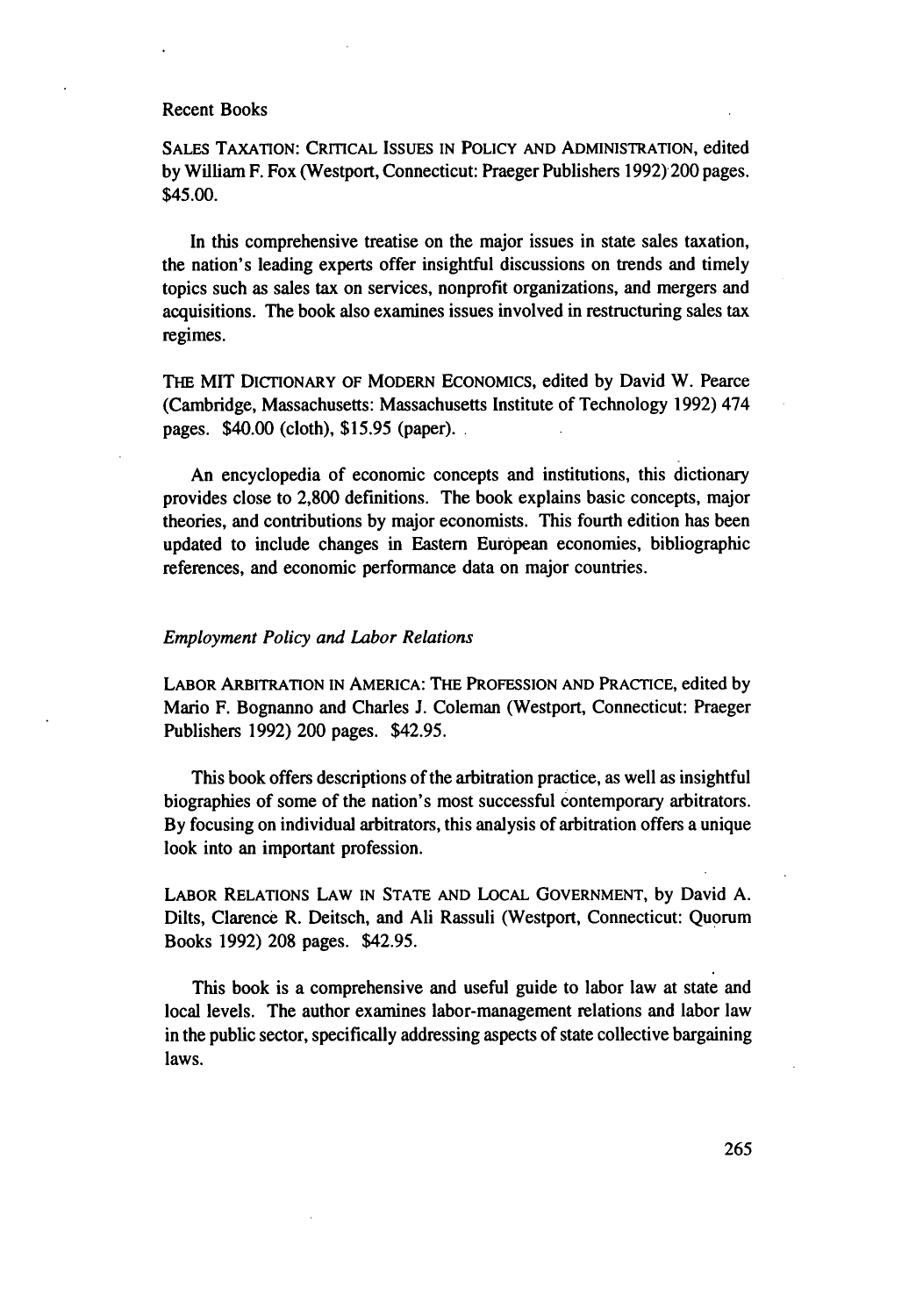## *Environmental Policy*

BUYING GREENHOUSE INSURANCE: THE ECONOMIC COSTS OF  $CO<sub>2</sub>$  EMISSION LIMITS, by Alan S. Manne and Richard G. Richels (Cambridge, Massachusetts: Massachusetts Institute of Technology 1992) 182 pages. \$25.00.

Manne and Richels present a novel framework for analyzing greenhouseeffect decisions in the midst of uncertainties. The authors use a computer model, GLOBAL 2100, to estimate costs of an international agreement, to analyze the economic impacts of various methods of limiting  $CO<sub>2</sub>$  emissions, and to consider the benefits of a worldwide market in emission rights.

HAZARDOUS WASTE CLEANUP, LIABILITY, AND LITIGATION: A COMPREHENSIVE GUIDE TO SUPERFUND LAW, by Valerie M. Fogleman (Westport, Connecticut: Quorum Books 1992) 320 pages. \$59.95.

Fogleman offers a practical guide to the Comprehensive Environmental Response, Compensation and Liability Act. The book contains an analysis of the legislative history and a description of the Superfund Program. It also examines issues of enforcement and settlement, possible causes of actions, potentially responsible parties, liability, and defenses.

MANAGEMENT OF HAZARDOUS AGENTS, edited by Duane G. LeVine and Arthur C. Upton, with foreword by Maurice F. Strong (Westport, Connecticut: Praeger 1992). VOLUME **1:** INDUSTRIAL AND REGULATORY APPROACHES, **208** pages. \$49.95. VOLUME 2: SOCIAL, POLITICAL, AND POLICY ASPECTS, 200 pages. \$49.95.

The series addresses concerns about dealing effectively with hazardous materials, including research needs, institutional modifications, and legislative changes. Volume I discusses industrial and regulatory approaches to resolving the uncertainties in the assessment of health effects of exposure to various hazardous agents. Volume II discusses the need for policy changes by industry and lawmakers for informing the public about risks. It recommends public involvement in the issues of management of hazardous materials.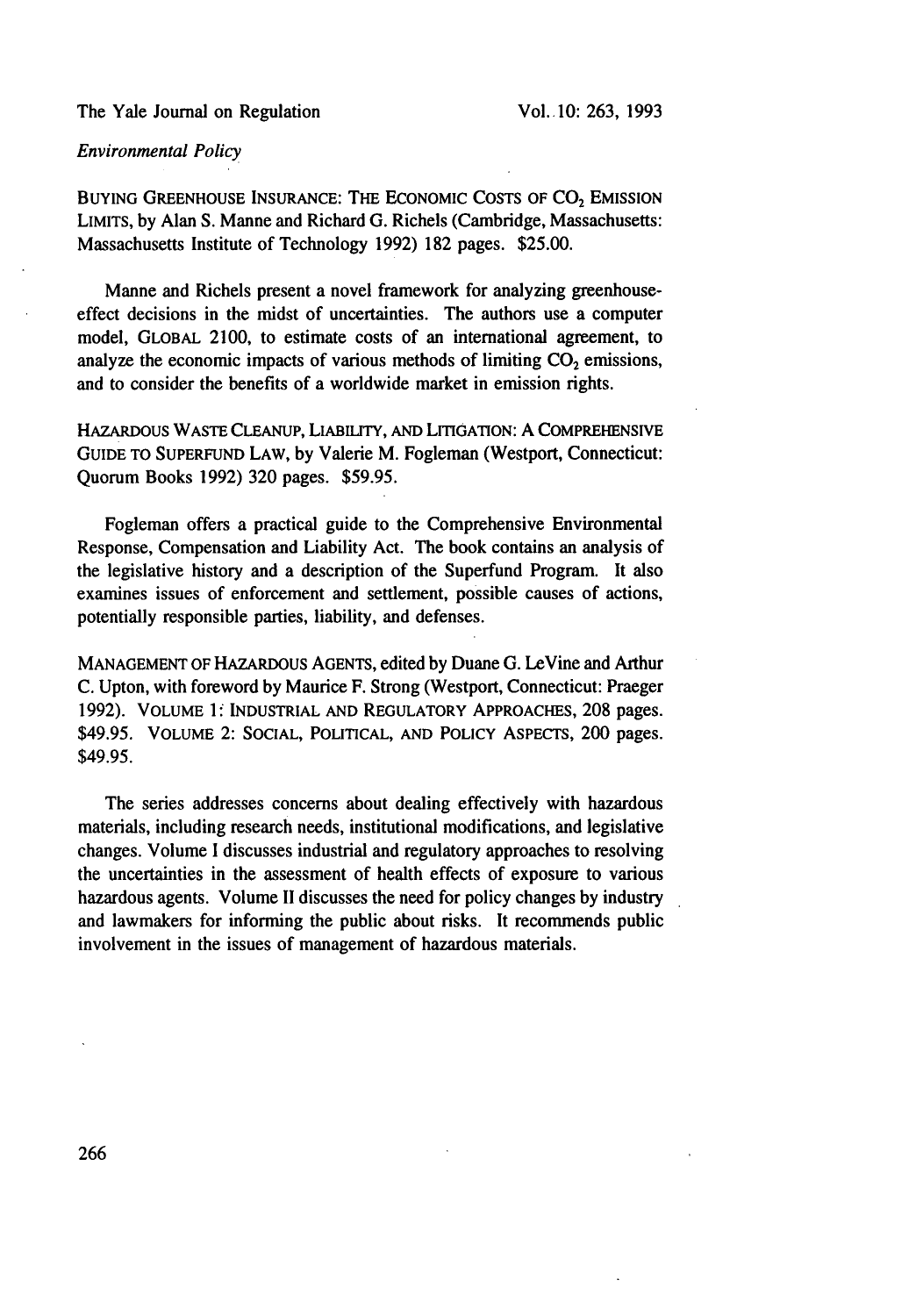NATURAL GAS VEHICLES AND THE ROLE OF STATE PUBLIC SERVICE COMMIS-SIONS, by Daniel J. Duann and Youssef Hegazy (Columbus, Ohio: The National Regulatory Research Institute 1992) 142 pages. \$28.00.

This report offers a detailed analysis of the role of state regulators in promoting natural gas vehicles. The authors first discuss the characteristics and viability of natural gas as a transportation fuel. Next, they address issues concerning state regulation and regulatory barriers. The authors conclude that a state regulatory commission's role is limited and should be devoted to lowering regulatory barriers in order to promote natural gas vehicles.

### *General Regulatory Policy*

EVALUATING ECONOMIC DAMAGES: A HANDBOOK FOR ATTORNEYS, by Albert N. Link (Westport, Connecticut: Quorum Books 1992) 256 pages. \$55.00.

This handbook offers valuable insights to issues involved in the determination of economic damages in wrongful death and personal injury cases. Because of its practical approach to economic damages, it may be useful not only for practicing attorneys but also for policy makers.

EVALUATIVE AND EXPLANATORY REASONING, by Stuart S. Nagel (Westport, Connecticut: Quorum Books 1992) 232 pages. \$55.00.

Nagel analyzes the use of evaluative reasoning in developing public policy, making individual decisions, allocating scarce resources, advocating and influencing decisions, mediating disputes, being a representative, assigning people to tasks, optimum sequencing, and reaching decisions that allow all sides to exceed their initial best expectations. The author analyzes evaluative reasoning in the context of social policy, social science, public administration, and business administration.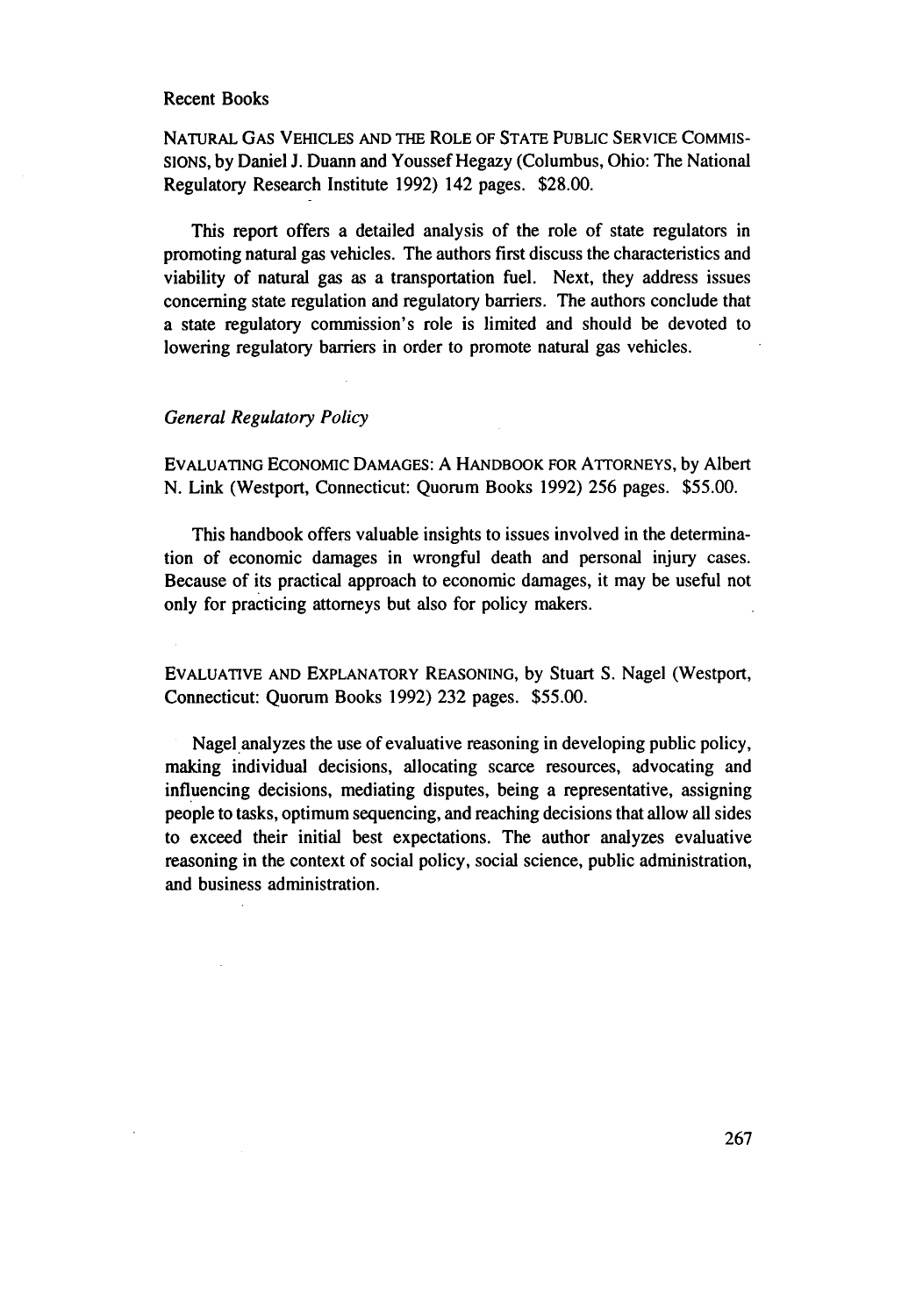FATAL TRADEOFFS: PUBLIC & PRIVATE RESPONSIBILITIES FOR RISK, **by** W. Kip Viscusi (New York, New York: Oxford University Press 1992) 306 pages. \$37.00.

Viscusi combines selected excerpts of his earlier works and new studies and observations to present a new text on the role of risk tradeoffs in private and government decisions. Part I of the book describes the conceptual and policy issues arising from risk valuation and introduces empirical evidence on the value of life. Part II focuses on irrational risk perception. Viscusi examines possible explanations for and explores the implications arising from such behavior. In Part III, the author assesses the impact and performance of various risk regulations.

SOCIAL THEORIES OF RISK, edited by Sheldon Krimsky and Dominic Golding (Westport, Connecticut: Praeger 1992) 424 pages. \$59.95 hardcover \$22.95 paper.

Krimsky and Golding present a collection of original papers on established and emerging theoretical perspectives of risk perception. Part I introduces historical perspectives on concepts of risk. Part II offers a variety of current theories of risk. In Part III, the essays focus on applications and limitations of science and experts on risk assessment. Finally, Part IV offers a conceptual framework for making policy in uncertain situations, as well as policy tools for managing risks and reducing conflicts over risks.

**USING** THEORY TO IMPROVE PROGRAM **AND** POLICY EVALUATIONS, edited by Huey-tsyh Chen and Peter H. Rossi (Westport, CT: Greenwood Press 1992) 288 pages. \$65.00.

This volume contains a selection of essays on the use of theory in program and policy evaluations. The essays span a wide range of issues and disciplines, offering an introduction to the concepts of theory-driven evaluations, descriptions of research strategies and methods, and examples of applications. The applications include assessments of programs for the homeless and children's mental health services.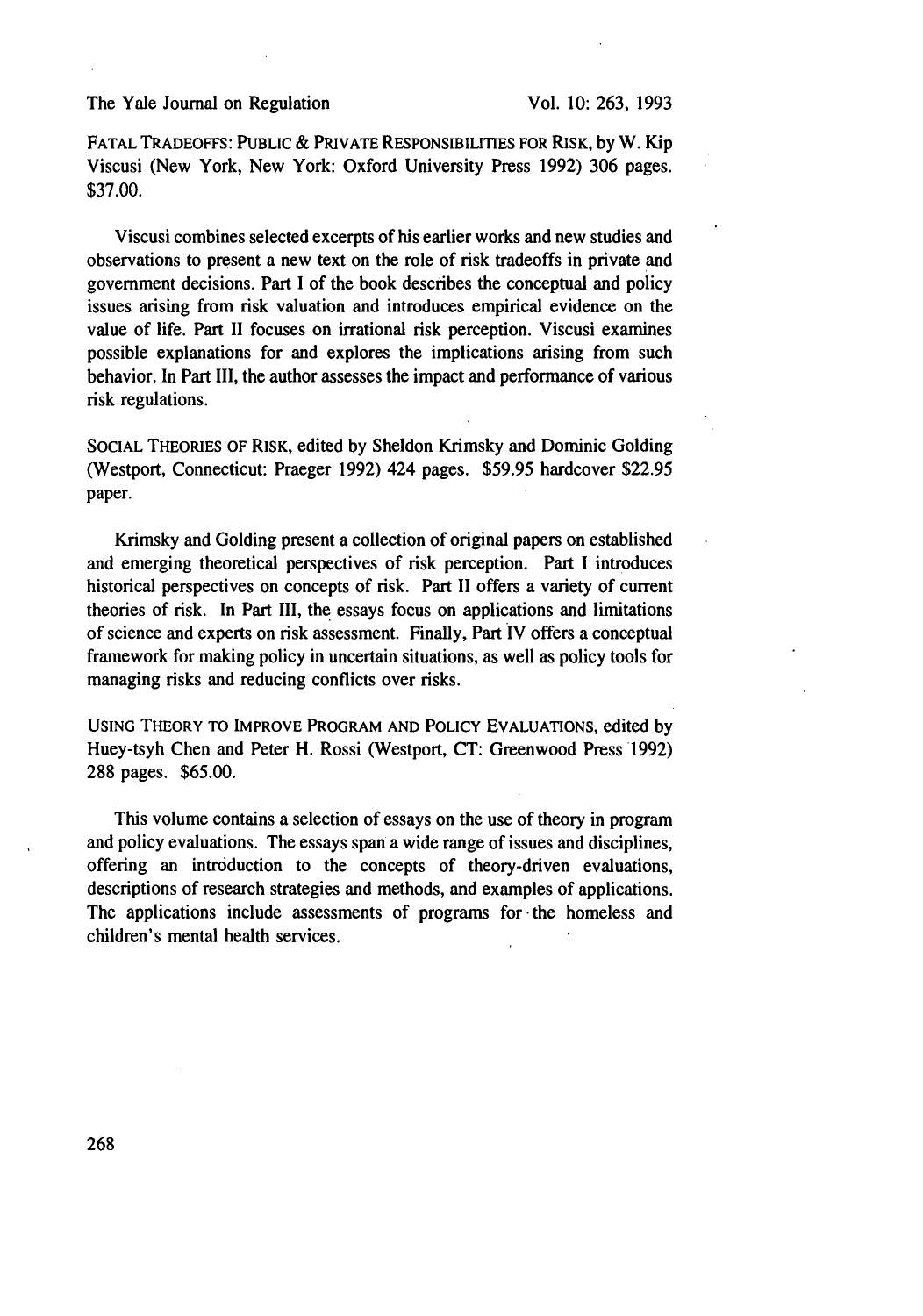#### *Government and Legislation*

ENGINEERS AND PROFESSIONAL SELF-REGULATION, by Grant Jordan (New York, New York: Oxford University Press 1992) 305 pages. \$72.00.

This book details the Thatcher Government's attempt to reform the engineering profession to enhance its service to British industry. The author asserts that preserving the profession's traditional self-regulation was key to this reform.

FDR AND THE BONUS MARCHERS, 1933-1935, by Gary Dean Best (Westport, Connecticut: Praeger 1992) 168 pages. \$42.95.

The Labor Day hurricane of 1935 struck three veterans rehabilitation camps in the Florida Keys, killing at least 256 veterans. The author searches the National Archives and the Veterans Administration files for clues regarding the possible culpability of the Federal Emergency Relief Administration and the Florida Emergency Relief Administration in failing to protect the lives of these veterans.

PUBLIC AUTHORITIES AND PUBLIC POLICY: THE BUSINESS OF GOVERNMENT, edited by Jerry Mitchell (Westport, Connecticut: Greenwood Press 1992) 216 pages. \$49.95 (cloth), \$15.95 (paper).

This book examines the theory and practice of public authority administration in the context of the current issues facing public authorities. The first part of the book assesses external and internal techniques to implement accountability of public authorities. The second part describes relevant financial issues facing authorities. The next part explores innovative uses of public authorities in areas from housing to economic development. Finally, the book assesses the impact of public authorities in one case and provides a framework for such' assessments.

269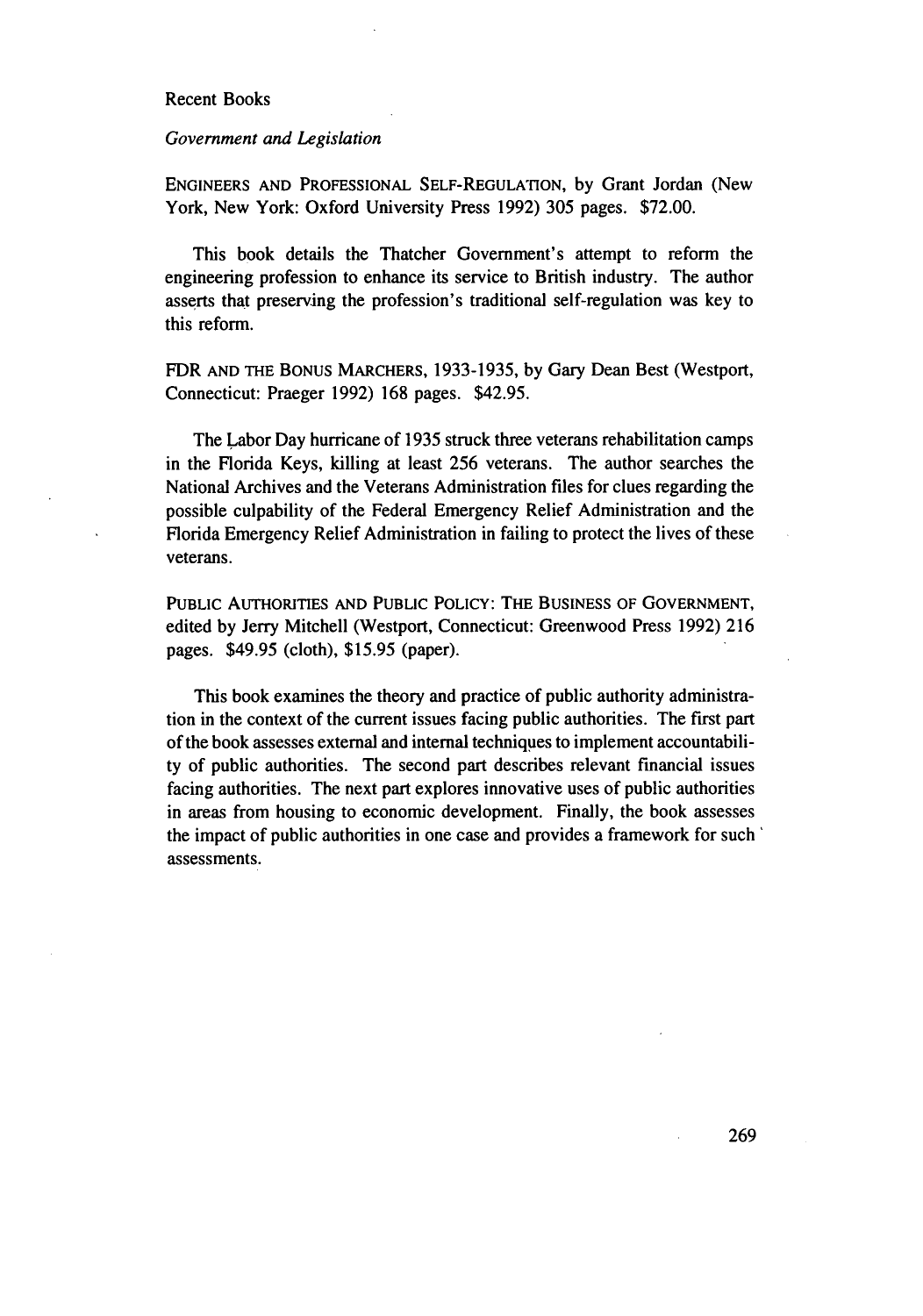#### *Health, Safety, and Consumer Protection*

HEALTH INSURANCE AND PUBLIC POLICY: RISK, ALLOCATION, AND EQUITY, edited by Miriam K. Mills and Robert H. Blank (Westport, Connecticut: Greenwood Press 1992) 252 pages. \$49.95.

This collection of essays addresses the current problems in designing a comprehensive health insurance program in the United States. With emphasis on risk allocation and equity, the authors outline a framework for assessing health insurance in terms of health policy impacts, the care of the needy, implementation, and prevention and risk. Several essays focus on assessing current national proposals and Medicare decisions. Others focus on insuring high-risk persons and medical malpractice insurance.

#### *Social Policy*

DISABILITY DETERMINATION: THE ADMINISTRATIVE PROCESS AND THE ROLE OF MEDICAL PERSONNEL, by Frank **S.** Block (Westport, Connecticut: Greenwood Press 1992) 248 pages. \$45.00.

Block provides insightful studies of how administrative agencies determine whether applicants are disabled. The author concludes that reform and more reliance on medical personnel are required in these processes.

PRIVATE CHOICES, SOCIAL COSTS, AND PUBLIC POLICY: AN ECONOMIC ANALY-**SIS** OF PUBLIC HEALTH ISSUES, by Nancy Hammerle (Westport, Connecticut: Praeger 1992) 248 pages. \$49.95.

Hammerle examines how individual choices regarding behaviors such as cigarette smoking and family planning often have costly effects on society. Backed by empirical data, the author identifies private behaviors which, when practiced by many, impose a substantial cost to society. The author evaluates current and proposed public policy measures for their cost efficiency.